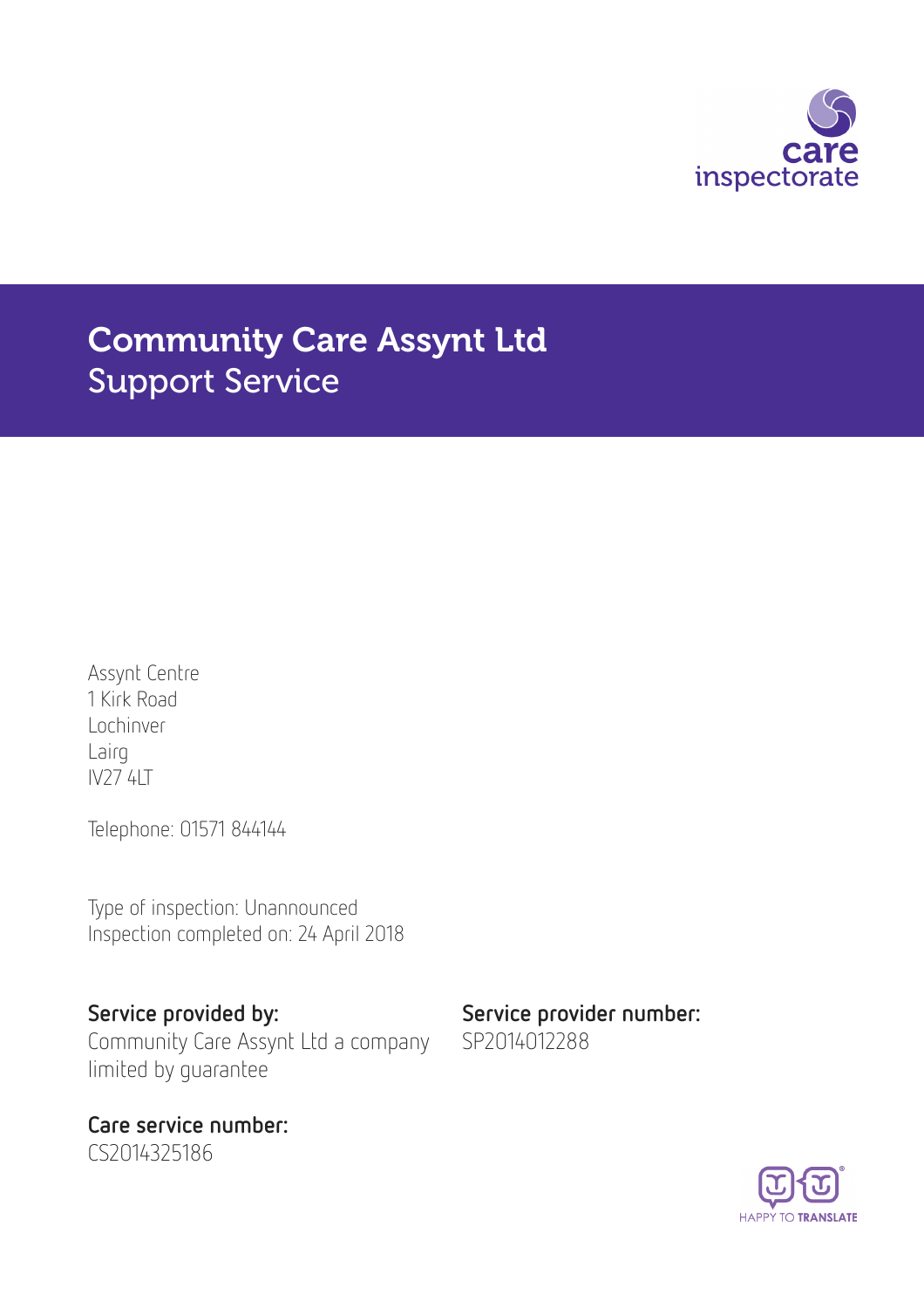## About the service

The Care Inspectorate regulates care services in Scotland. Information in relation to all care services is available on our website at [www.careinspectorate.com](http://www.careinspectorate.com).

This service registered with the Care Inspectorate on 15 May 2014.

Community Care Assynt Ltd is registered to provide a day care service to a maximum of 5 older people.

Community Care Assynt is a single storey facility with dedicated communal areas and rooms specifically for the use of service users. The building is situated within a sheltered housing scheme in the village of Lochinver.

The service is provided by Community Care Assynt Ltd.

The aims of Community Care Assynt Ltd are to:

- provide a flexible, professional service
- promote an inclusive approach within the company
- maintain privacy and confidentiality, respecting rights and promoting equality of all service users.

## What people told us

During the inspection we spoke with several of the people who used the service. Everyone spoke positively about the service and told us how they enjoyed attending.

People told us that they looked forward to joining in the activities and also having their lunch with people who attended the lunch club.

People we spoke with told us that the staff were very kind and attentive. They also told us that they were always treated with respect.

Overall everyone we spoke with was happy with the quality of care they received when attending the service.

### Self assessment

The service had not been asked to complete a self assessment in advance of the inspection. We looked at the methods the service was using to monitor the quality of the service they were providing. We discussed the services priorities for development and how they proposed to prepare a service improvement plan and monitor the progress of this.

## From this inspection we graded this service as:

| Quality of care and support          | 5 - Very Good |
|--------------------------------------|---------------|
| <b>Quality of environment</b>        | not assessed  |
| <b>Quality of staffing</b>           | not assessed  |
| Quality of management and leadership | $4 - 6$       |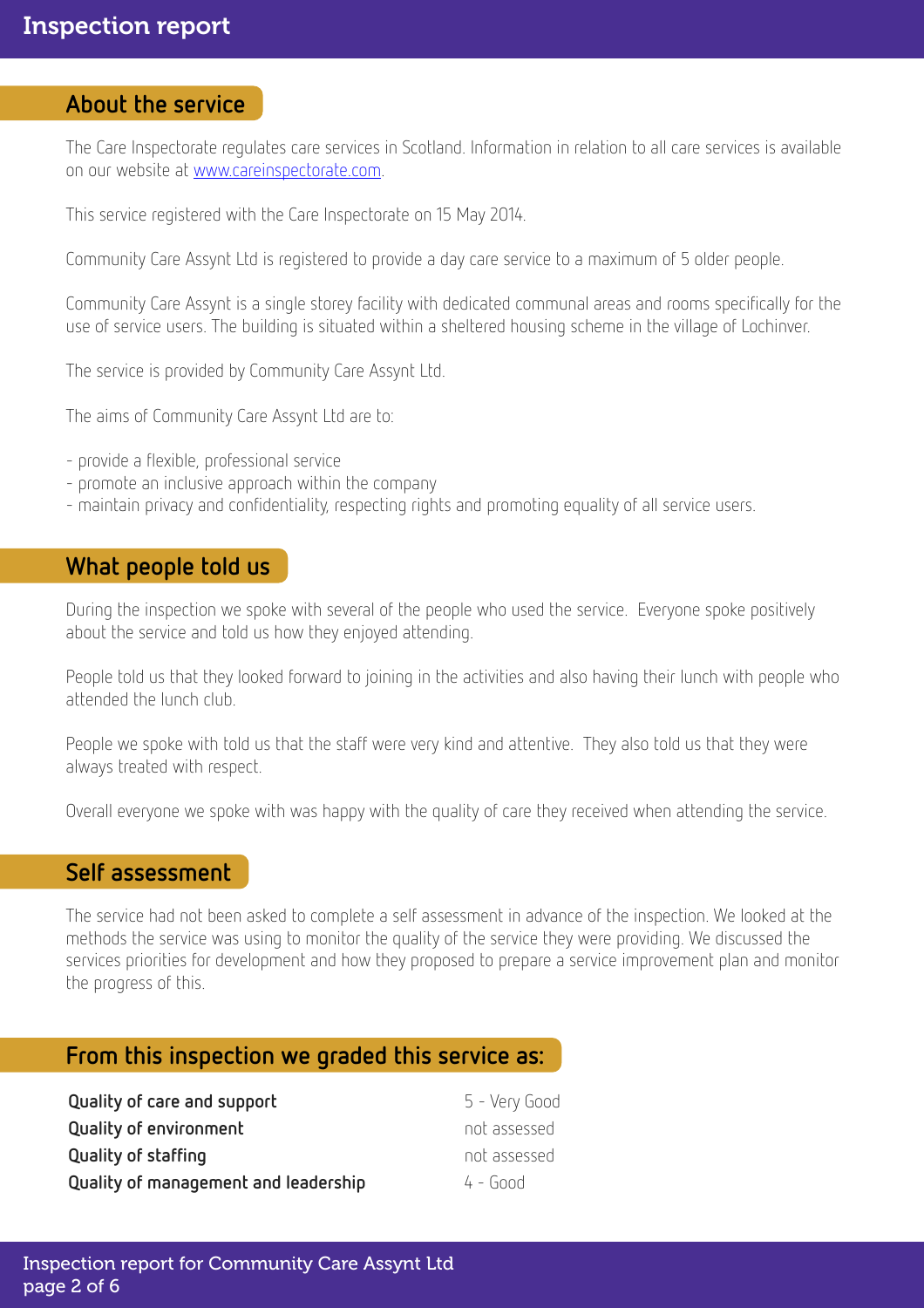## What the service does well

We found the quality of care and support provided to people who used the service to be very good. There were important strengths, which made a significant contribution to people's health, safety and happiness.

People we spoke with told us that they looked forward to attending the service as it was always a pleasant experience. They told us how they could join in the activities if they wished, or just spend the time socialising with other people who attended the support service, or lunch club.

We could see that some people were supported to attend appointments in the community for example, keep fit classes with the community physiotherapist.

The manager and staff recognised the importance of supporting people to keep links with their local community. They encouraged and supported people who used the service to access local transport for shopping trips and other outings. People told us:-

"We can go to Ullapool to the shops, or sometimes just out somewhere for a cup of tea or an ice cream."

There was a very relaxed and pleasant atmosphere in the service, especially at lunch time. There were lots of conversations and plenty of laughter. People could see what the choices were from the menus on the table. There was also a menu board on the wall. People we spoke with told us there was always plenty of tea and coffee on offer. People who used the service told us that they could make suggestions about the home baking, either directly to staff or at the meetings.

The provider had made efforts to improve the laundry facilities in the service. Staff now had access to appropriate hand washing facilities. We could see that staff now followed good infection control practice in using alginate bags for the washing of soiled clothes. These measures would help reduce the spread of infection to all those who used the service.

There was a new manager and deputy manager in place since the last inspection. People we spoke with were aware of this change and told us that the management were friendly and approachable. We noted that the manager made efforts to go out to the dining area/communal lounge and speak to people during the day and that the people who used the service enjoyed taking part in these discussions.

## What the service could do better

People who used the service had a care plan in place. However, some of these could be improved by having much more person centred information included. This would ensure that people's health and wellbeing needs were being met while in the service.

Monthly summaries were being written, however in most of these there was limited information. If these were more evaluative, staff would be able to see at a glance how people had spent the previous month and if there were any changes to their care. These summaries could then form part of the six monthly reviews. (Recommendation 1)

Care reviews were noted to take place regularly, however most were very limited in information. The review should cover all aspects of the person's care plan and should evidence involvement of the person, or their family member. Actions required from the review should be identified and the care plan updated, as a result of the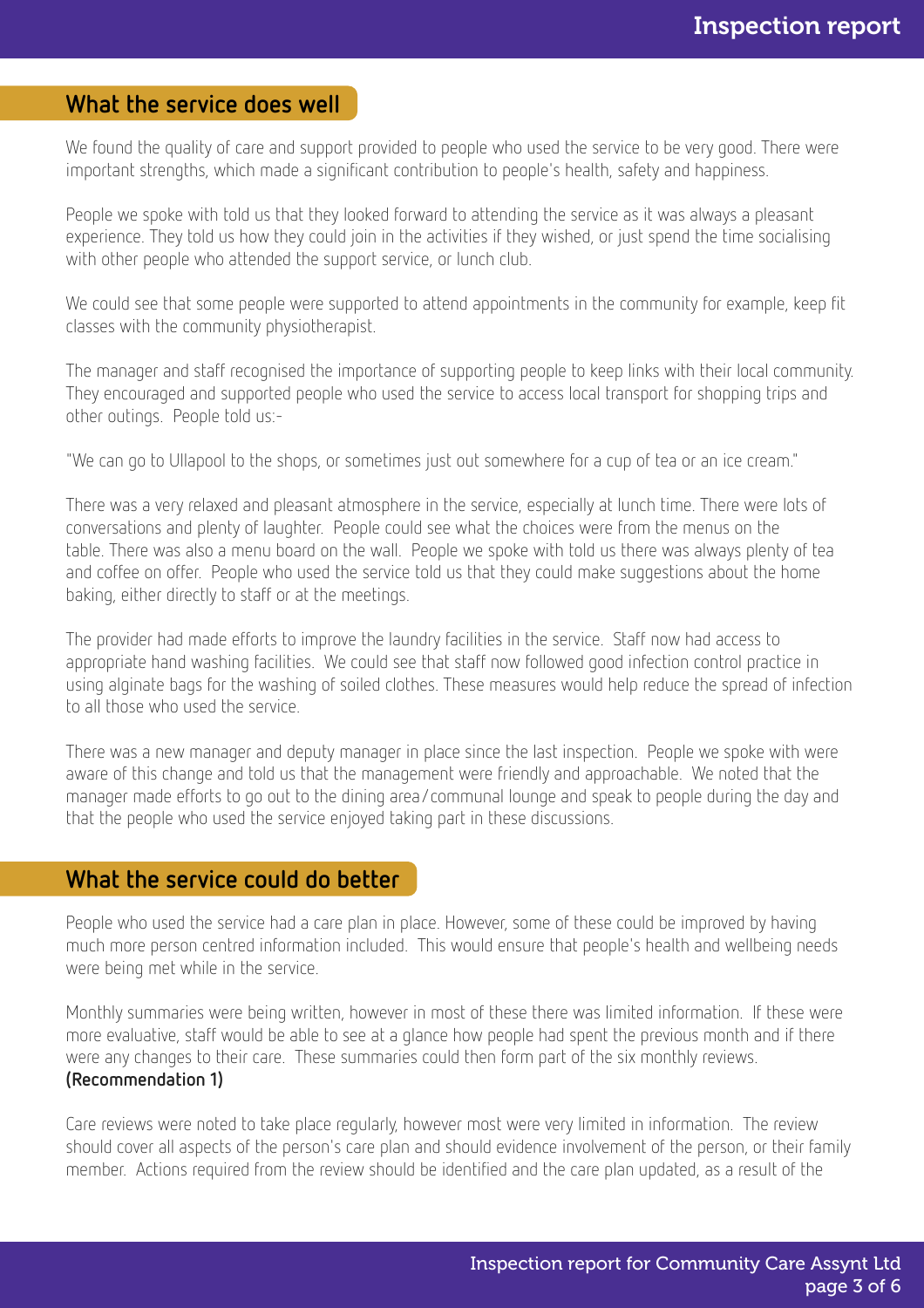review process. This would ensure that the person's care remains a reflection of the their current needs. (See recommendation 2)

The meal time experience was very positive. However, staff could give consideration to using 'show and tell' to support menu choice with those people who live with dementia. We spoke to the manager about this at feedback and he was keen to take this idea forward.

We could see from staff training files and the service training planner that a lot of staff training and refresher training was out of date. This could have an impact on the quality of care provided to people who use the service. People should have confidence that the staff are trained, competent and skilled and are able to reflect on their practice and follow their professional and organisational codes. (See recommendation 3)

Although there was evidence of staff appraisals being carried out, it appeared that one-to-one supervision with staff was on an ad-hoc basis. The system of supervision and appraisal should be formalised and fully implemented, to ensure that each member of staff feels valued and has a regular opportunity to talk about their own personal development. One-to-one supervision meetings should be recorded and clearly identify actions, timescales and responsible people. (See recommendation 4)

## Requirements

Number of requirements: 0

## Recommendations

#### Number of recommendations: 4

1. People should have a full care plan in place, which contains person centred information and is a reflection of their current health and wellbeing needs. Monthly reviews of people's care should be evaluative and link in to the main care plan review.

This is to ensure people's care and support is consistent with the Health and Social Care Standards which state that, "I am fully involved in developing and reviewing my personal plan, which is always available to me" (HSCS 2.17) and "My personal plan (sometimes referred to as a care plan) is right for me because its sets out how my needs will be met, as well as my wishes and choices"(HSCS 1.15)

2. People who use the service should be offered a minimum of two reviews in each year. These reviews should cover all aspects of the person's care and how they have been over the previous six months. The person or their relative/carer should be involved in this process and their views and comments noted. Where there are any changes to care identified, an action plan should be developed and the care plan updated as a result of the review process.

This is to ensure people's care and support is consistent with the Health and Social Care Standards which state that, "I am fully involved in developing and reviewing my personal plan, which is always available to me" (HSCS 2.17) and "My personal plan (sometimes referred to as a care plan) is right for me because its sets out how my needs will be met, as well as my wishes and choices"(HSCS 1.15)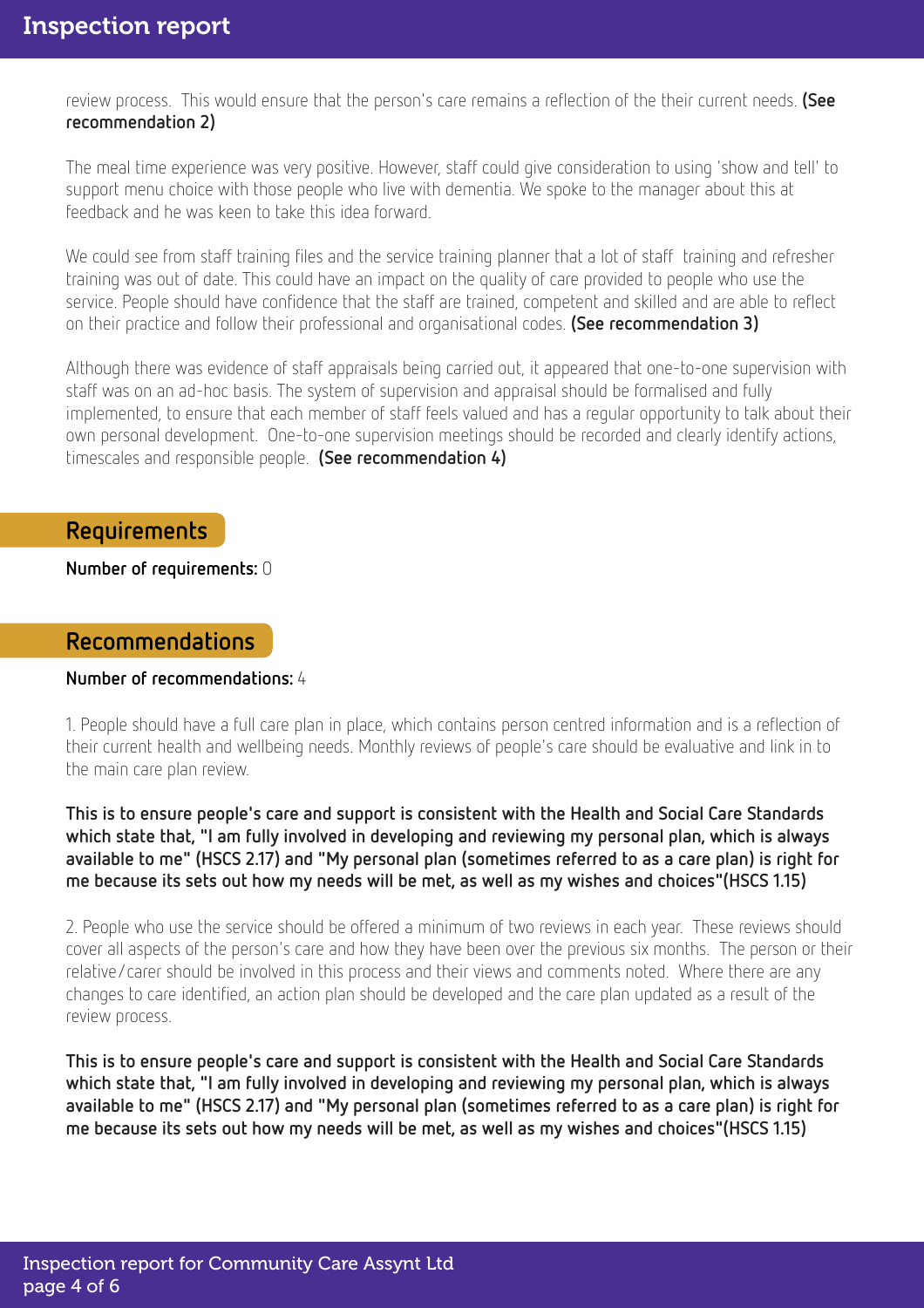3. The manager should carry out a full training analysis, which identifies all staff training needs. From this, the manager should then develop and implement a training plan for staff, which covers all planned training and also highlights refresher training needs.

This is to ensure people's care and support is consistent with the Health and Social Care Standards which state that, "I have confidence in people because they are trained, competent and skilled, are able to reflect on their practice and follow their professional and organisational codes" (HSCS 3.14) and "I experience high quality care and support based on relevant evidence, guidance and best practice." (HSCS 4.11)

4. Each member of staff should receive regular one-to-one supervision and an annual appraisal. This will ensure that staff continue to feel valued and are given regular opportunities to talk about their own personal development, or any problems or issues they may have. Outcomes from supervisions and appraisals should link to the staff training plan. One-to-one supervision meetings should be recorded and clearly identify actions, timescales and responsible people.

This is to ensure people's care and support is consistent with the Health and Social Care Standards which state that, "I have confidence in people because they are trained, competent and skilled, are able to reflect on their practice and follow their professional and organisational codes" (HSCS 3.14) and "I benefit from a culture of continuous improvement, with the organisation having robust and transparent quality assurance systems. (HSCS 4.19)

## **Complaints**

There have been no complaints upheld since the last inspection. Details of any older upheld complaints are published at www.careinspectorate.com.

## Inspection and grading history

| <b>Date</b> | Type        | Gradings                                                                 |                                                               |
|-------------|-------------|--------------------------------------------------------------------------|---------------------------------------------------------------|
| 9 Jul 2015  | Unannounced | Care and support<br>Environment<br>Staffing<br>Management and leadership | 5 - Very good<br>$4 - Good$<br>5 - Very good<br>5 - Very good |